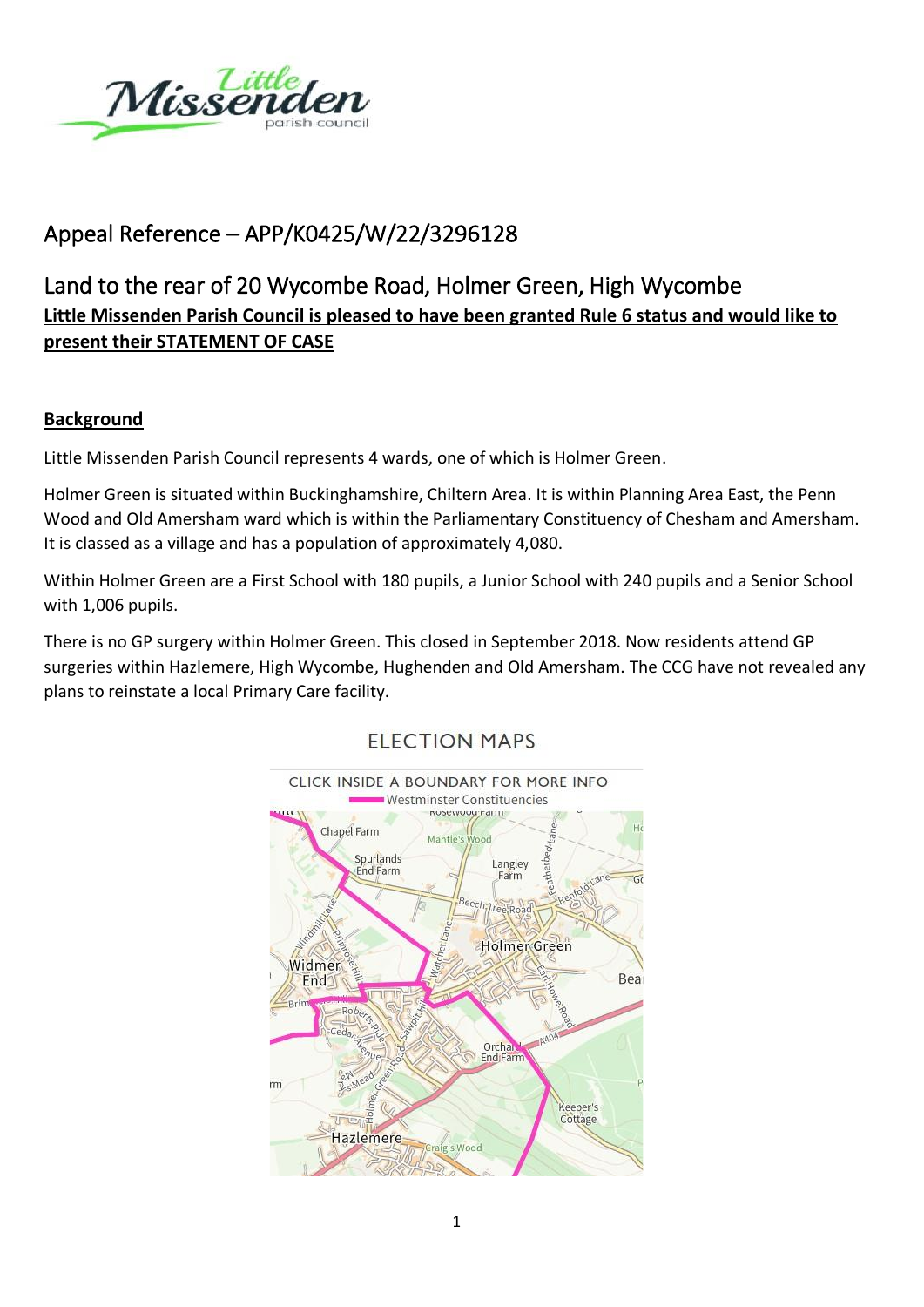#### **Figure 1**

Illustration taken from [https://www.wycombe.gov.uk/uploads/public/documents/Planning/New-local-plan/Reg-](https://www.wycombe.gov.uk/uploads/public/documents/Planning/New-local-plan/Reg-19-Publication-Local-Plan/Hazlemere-and-Cryers-Hill-Publication-Local-Plan-Map.pdf)[19-Publication-Local-Plan/Hazlemere-and-Cryers-Hill-Publication-Local-Plan-Map.pdf](https://www.wycombe.gov.uk/uploads/public/documents/Planning/New-local-plan/Reg-19-Publication-Local-Plan/Hazlemere-and-Cryers-Hill-Publication-Local-Plan-Map.pdf) showing the boundaries and relationship of HW8 to Holmer Green.



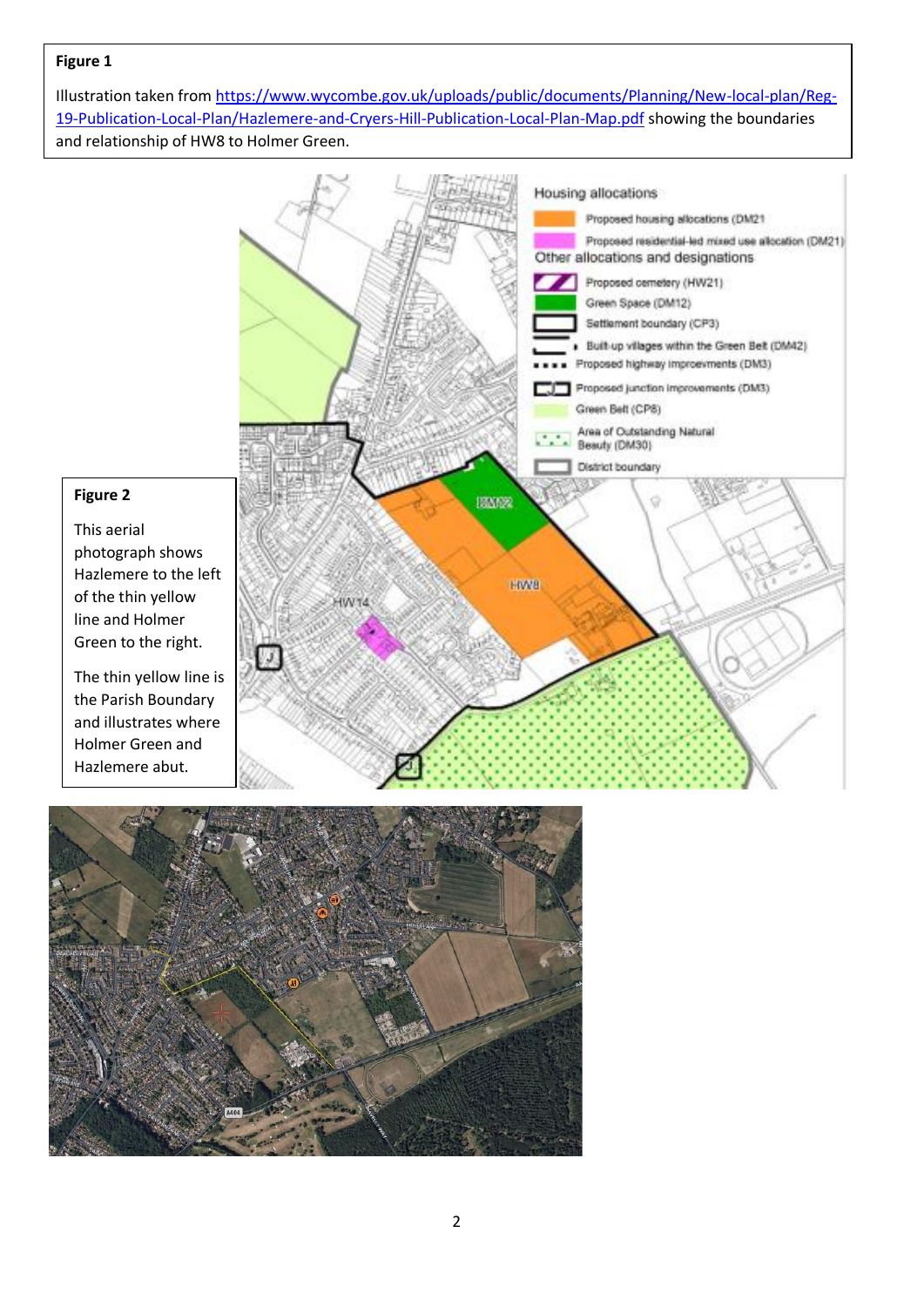### Our Case

- Little Missenden Parish Council objects to the planning application 18/07194/OUT and supports the decision of Buckinghamshire Council Strategic Sites Committee of February 2022 to defer, and then in May 2022 to be minded to refuse the application
- Little Missenden Parish Council will focus on three points
	- o Coalescence and loss of separation
	- o Requirement for Development Brief
	- o Impact of proposed 20, Wycombe Road vehicular access upon Holmer Green

Little Missenden Parish Council would also wish to highlight inaccuracies within the Appellant's Full Statement of Case.

- Under 'The Appeal Site and its Surroundings'. Paragraph 2.7 solely describes Holmer Green. As stated within the document 'The Appeal Site is located at the northern part of the area allocated to deliver 350 dwellings by Policy HW8 of the Wycombe District Local Plan ("WDLP")'. Holmer Green does not come within the Wycombe District Plan. HW8 is within Hazlemere. Holmer Green is within the Chiltern Area.
- Within 2.7 there is reference to a doctor's surgery. Holmer Green has not had a surgery since September 2018.
- Little Missenden Parish Council were not consulted on this proposal and not informed of any public consultations. (Letter to Wycombe Planning Office from Little Missenden Parish Council ) dated 19th September 2018 on WDC Planning Portal)

### Coalescence and Loss of Separation

Policy HW8 states (5.1 High Wycombe Area. Wycombe District Local Plan – Adopted 2019)

- 1. Place-making
- a) Maintain a sense of separation between Hazlemere and Holmer Green, through the layout of the site.
- c) Provide a comprehensive development of the site within Wycombe District.

Little Missenden Parish Council believe that the creation of an access road between the HW8 site and Wycombe Road, Holmer Green causes complete loss of a sense of separation. Indeed 5.1.71 of the Wycombe Local Plan states 'Although the site in Wycombe District physically adjoins Hazlemere, the likely access points onto the site mean that residents are more likely to use the facilities in, and feel part of, Holmer Green'. This implies that the access points not only physically provide access into Holmer Green, as there is no direct access into Hazlemere, but also that the sense of belonging for residents will not be within Hazlemere but will be Holmer Green. This is despite their residences having been intended to be within Hazlemere and on land assigned within the Wycombe Local Plan.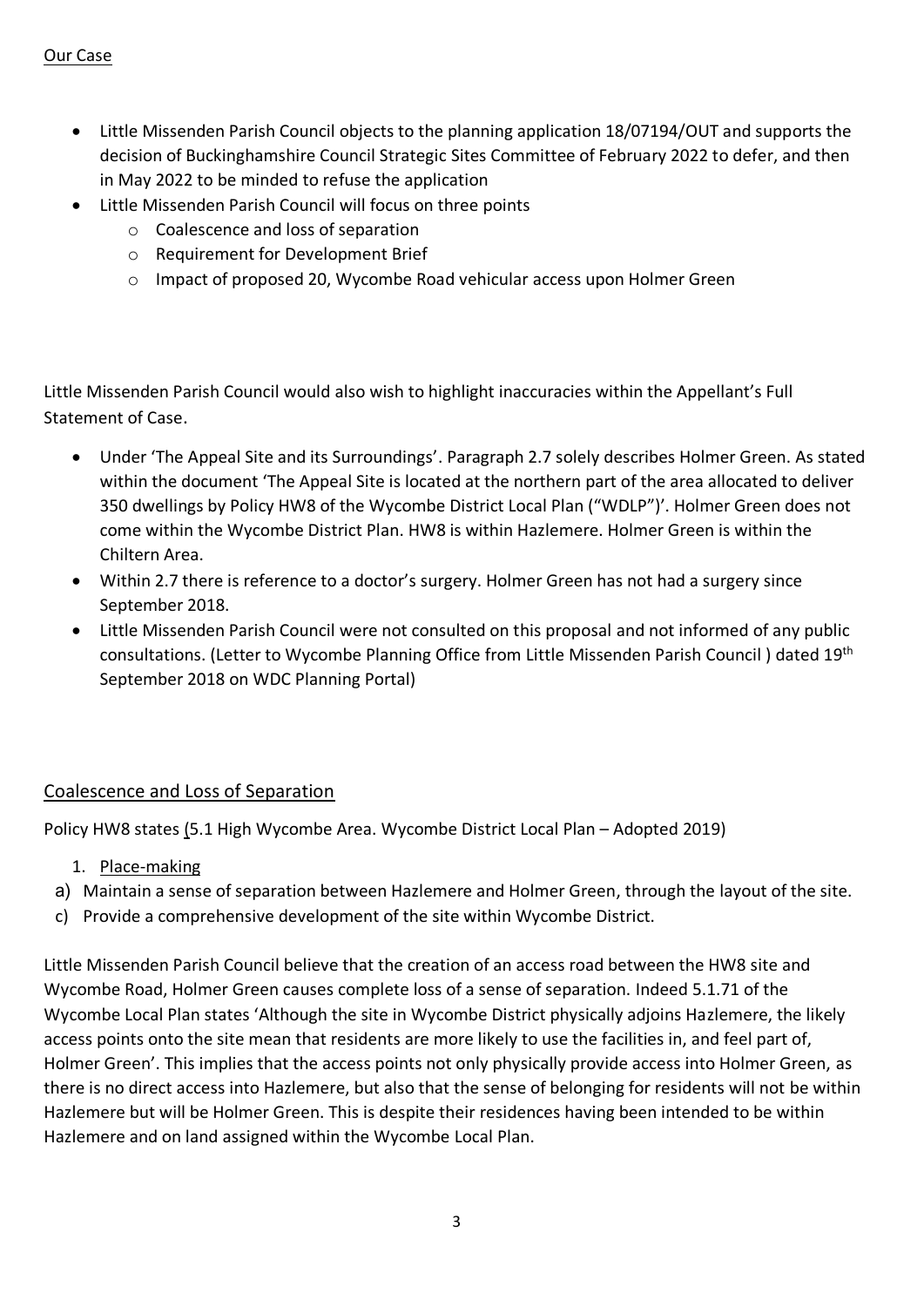This also raises the possibility of lack of local sense of community within HW8 itself. The plan submitted by the appellant does not engender the fostering of a common identity throughout the HW8 site due to the separate access route, and therefore no shared route for residents.

LMPC believe that access for the entire site should be from the A404, with 20, Wycombe Road providing the cycle and pedestrian access.

The requirement for new residential developments is that they encourage the use of public transport and other forms of transport. The bus route passes along Wycombe Road. Vehicle access is not required to use public transport. A separate cycle route, with no vehicles from the development and onto a local road is safer than exiting, with other vehicles, onto a busy A road.

## **The National Model Design Code Part 2 Guidance Notes 2021**

# M.1:ii **Public Transport**

26. The distances that people are prepared to walk from their dwelling to reach public transport are determined by the nature and quality of the public transport service, how attractive and safe the walk feels, and the total length of their journey.

# M.2.i **Walking and Cycling Routes**

34. For local journeys, this means creating continuous, clear, relatively direct and attractive walking and cycling routes both within a large site and into the surroundings.

# **The National Planning Policy Framework 2021** demands

110. In assessing sites that may be allocated for development in plans, or specific applications for development, it should be ensured that:

b) safe and suitable access to the site can be achieved for all users

A vehicle access from Tralee Farm into Holmer Green is not a requirement, or a necessary part of, the HW8 policy. ( Under **2. Transport** b and c HW8 Wycombe Local Plan)

Due to the position of HW8 it has the effect of infilling between Hazlemere and Holmer Green. Currently Hazlemere and Holmer Green buildings solely abut at 70 Sawpit Hill. The homes along Wycombe Road and those in Deanway, Holmer Green do abut Hazlemere Parish at land. However, this is currently undeveloped farmland. (See Figures 1 and 2)

This loss of separation and coalescence is further exacerbated by the Outline Plan (Figure 3) which relies upon the gardens of the Wycombe Road and Dean Way properties to form the green barrier.

The Figure 3 also shows the boundary of the HW8 site and 20, Wycombe Road outlined in red. The thin area to the left is the land of 20, Wycombe Road and not within HW8 or Hazlemere. It is within Holmer Green. The houses  $6 - 18$  Wycombe Road have no green boundary between the rear of their gardens and the proposed homes within the Tralee Farm site of HW8. Should an access be permitted through the site of 20, Wycombe Road then 22, Wycombe Road and 2, 4 and 6 Dean Way will directly abut the proposed access road.

The barrier between Tralee Farm and existing properties should not be gardens and should be within HW8.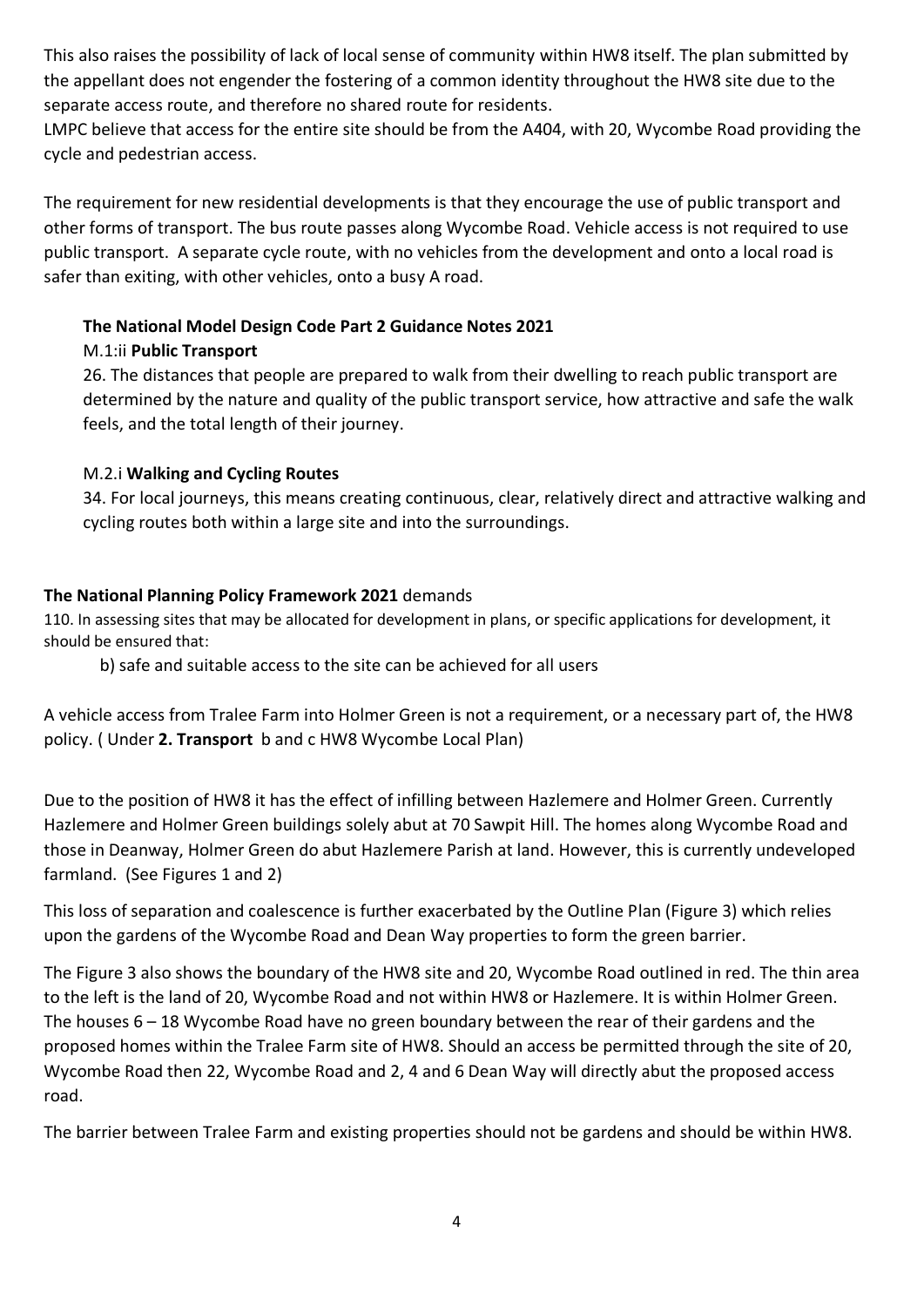

### Requirement for a Development Brief

Place-making within the Wycombe Local Plan, (Policy HW8 – Adopted 2019) advises **Provide a comprehensive development of the site within Wycombe District.**

Little Missenden Parish Council believes that a 'comprehensive development' indicates that the entire site has been designed to work together, not to be approached as 'piece-meal' developments. The Oxford dictionary defines **comprehensive** as an adjective meaning *including or dealing with all or nearly all elements or aspects of something.*

To achieve a comprehensive development then all aspects of HW8 need to work closely with each other. The site should flow and be inclusive. The authors of The Wycombe Local Plan believed that the heading this should be under was 'Place-making'. LMPC believe that the intention was to foster a common identity by ensuring the residents of HW8 formed a community.

To allow Tralee Farm to access through Holmer Green, whilst the remainder of the site access from the A404, is to stray from 'comprehensive'.

This then moves to the end of the paragraph **'within Wycombe District'**. Holmer Green is not within Wycombe District, Wycombe Road is not within Wycombe District. As previously identified it is within Chiltern District.

Therefore, a 'comprehensive development of the site within Wycombe District', as required by Policy HW8, has not been achieved.

[Wycombe District Local Plan \(Regulation 19\) Publication version Topic Paper 4: Transport](https://www.wycombe.gov.uk/uploads/public/documents/Planning/New-local-plan/Reg-19-Publication-Local-Plan/Wycombe-District-Local-Plan-Publication-Version.pdf) sets out concisely in 5.1.63 the requirement for '*A Comprehensive approach to the development of the land in Wycombe District is essential for good planning of this site. Preparation of development brief for the site will be essential to coordinate the detailed planning of the site and should be used to inform any planning application submitted for the the future development of site.'*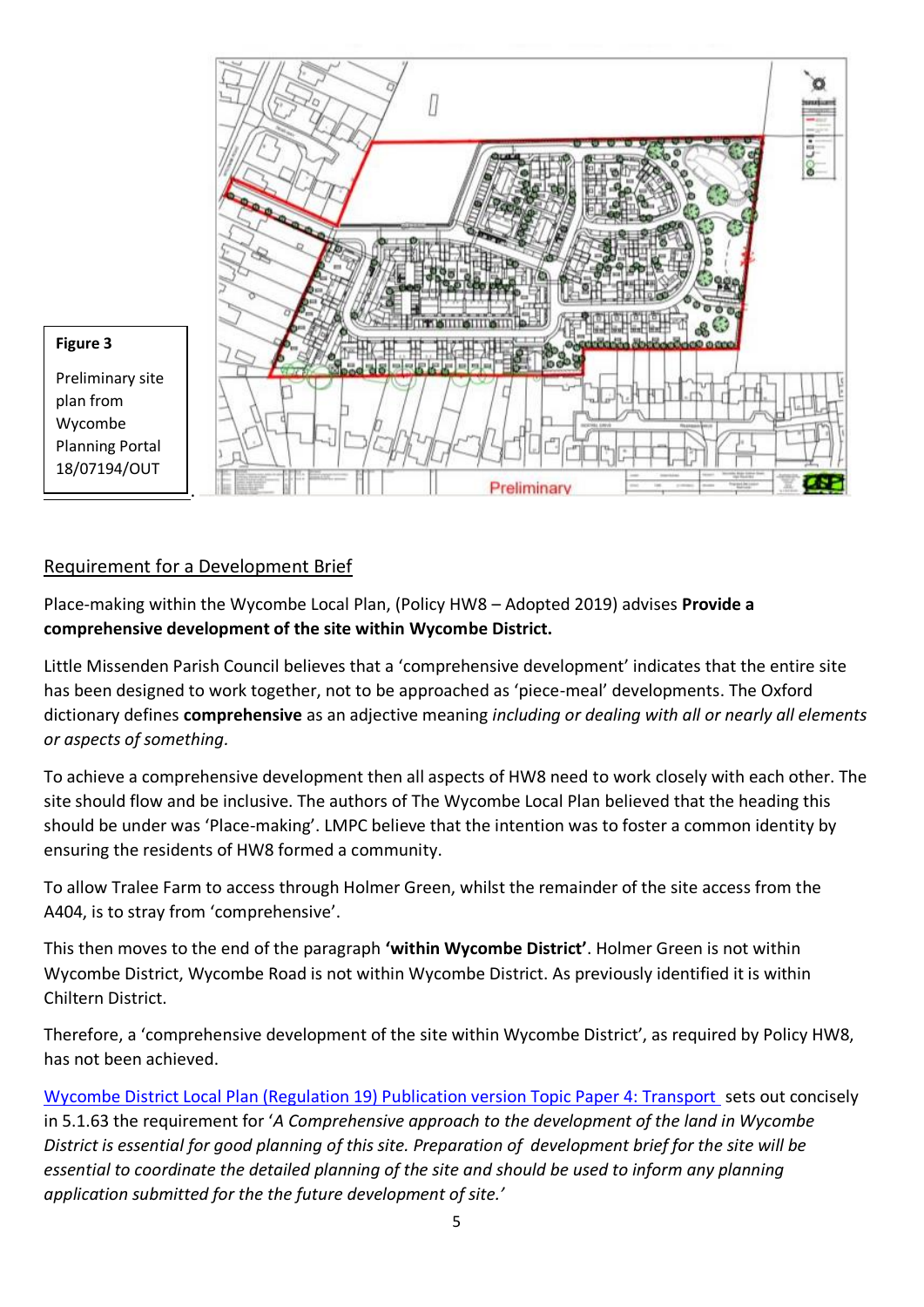A comprehensive development would require all vehicular traffic access via one route. The updated plan for emergency access already provides for an emergency access road to the entire site from A404 and **Transport d)** states 'Provide or contribute to **off-site** highway improvements as required by the Highway Authority. The emergency access could be redesigned to ensure safe and suitable vehicular access to HW8.

#### **Impact upon Holmer Green**

#### Policy CS25: DEALING WITH THE IMPACT OF NEW DEVELOPMENT ON THE TRANSPORT **NETWORK**

Development proposals shall be consistent with, and contribute to, the implementation of the agreed transport strategies and priorities set out in the Buckinghamshire Local Transport Plan 3 (2011-16). Chiltern District Council will work with Buckinghamshire County Council and other relevant agencies to:

- a. Where feasible, ensure that planned development in Chiltern District will not adversely impact the transport network.
- b. Assess the impact of development proposals on the transport network, including public transport, traffic flows, air quality, accessibility levels and road safety. Provision for any necessary improvements or mitigation measures to reduce any negative impacts must be secured prior to final occupation of the development.
- c. Identify and safeguard planned public transport, walking, cycling and road improvement lines from other development.

#### Policy CS26: REQUIREMENTS OF NEW DEVELOPMENT

Development proposals will be expected to:

a. Provide safe, convenient and attractive access on foot and by cycle, making suitable connections with existing footways, public footpaths, bridleways, restricted byways and cycle ways, local facilities and public transport so as to maximise opportunities to use these modes;

Top

- b. Ensure that the convenient use and enjoyment of existing public rights of way, such as footpaths and bridleways and restricted byways, are not affected by development;
- c. Integrate with local public transport services and also where appropriate provide direct routes protected from traffic congestion, interchange, stops and waiting areas;
- d. Be appropriately located to the road network and provide satisfactory vehicular access(es) to and from the area of development so that the convenience, safety, and free flow of traffic using public highways (including pedestrians, riders and cyclists) are not adversely affected:
- e. Provide appropriate and effective vehicular and cycle parking and servicing arrangements;
- f. Ensure that all vehicular traffic generated by future development does not materially increase traffic problems, for example, congestion and local air quality, taking account of off-site improvements or contributions towards them which may be secured;
- g. Secure the preparation and implementation of measures which minimise and manage parking and travel demand, including as appropriate travel plans, parking management plans and car clubs:
- h. Ensure that developments will be served by adequate infrastructure capacity in terms of water supply, foul drainage, waste water and sewage treatment, high speed broadband access and other utilities, without leading to problems for existing users.

https://www.chiltern.gov.uk/planning/adoptedcorestrategy

LMPC use here the Chiltern District Local Plan, Core Strategy to illustrate their objections to vehicuar access via 20, Wycombe Road, Holmer Green and also the factors required by Chiltern District for New Developments The rationale for using this is due to the fact that the traffic will discharge directly from the Tralee Farm portion of HW8, into Chiltern District, using an access formed by the proposed demolition of 20, Wycombe Road. Both of which are within Chiltern District.

C S25 states – Outlines that development proposals should reduce the impact of new development on the transport network. The discharge of vehicles from 101 properties, delivery vehicles, trade vehicles and visitors onto Wycombe Road will affect a junction between Wycombe Road/Watchet Lane/Sawpit Hill which was already, prior to the Senior School expansion, 'suffering from limited capacity'. (Report Strategic Sites Committee CC/0059/19 Page 8 [Development Control Committee \(moderngov.co.uk\)](https://buckinghamshire.moderngov.co.uk/documents/s7834/Committee%20Report%20Holmer%20Green%20Senior%20School%20CC005919.pdf) )